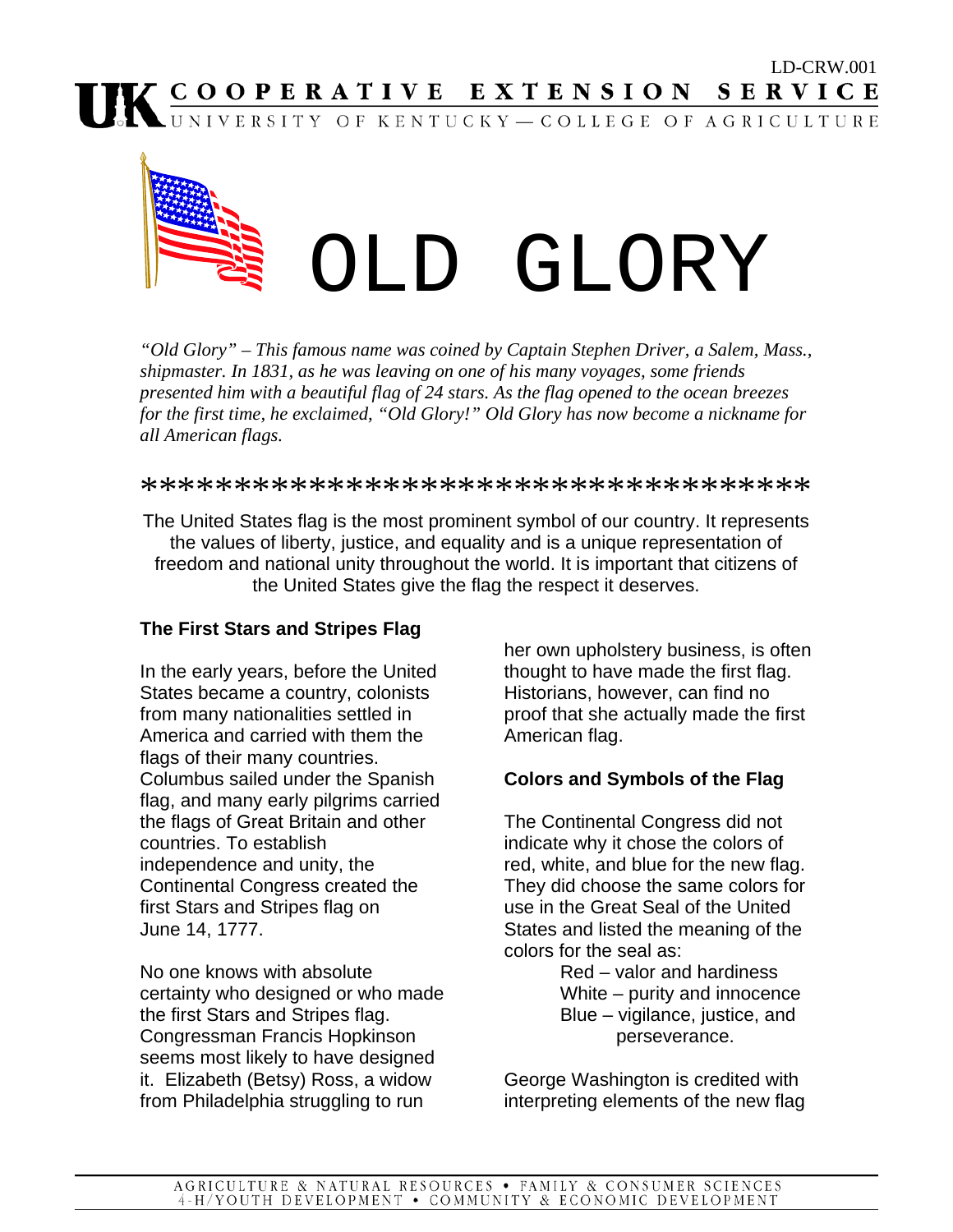as: The stars were taken from the sky, the red from the British colors, and the white stripes represented the secession from the home country. However, there is no official designation or meaning for the colors of the flag.

White stars, on the first Stars and Stripes flag, represented the original 13 colonies and were arranged in a circle on a blue rectangle. The circle of stars represented that no one colony would be viewed above another. George Washington is reported to have said, "Let the 13 stars in a circle stand as a new constellation in the heavens."

#### \*\*\*\*\*\*\*\*\*\*\*\*\*\*\*\*\*\*\*\*\*\*\*\*\*\*\*\*\*\*\*\*\*\*\*\*\*\*\*\*\*\*\*

# **Proper Display of the U.S. Flag**

The following are rules for the proper display and use of the U.S. flag. These rules are found in the U.S. Code Title 4, Chapter 1 – The Flag.

#### **General Display**

It is the universal custom to display the flag only from **sunrise to sunset** on buildings and on stationary flagstaffs in the open. When a patriotic effect is desired, the flag may be displayed 24 hours a day if properly illuminated during the hours of darkness.

#### The flag should be **hoisted briskly** and **lowered ceremoniously.**

The flag should not be displayed on days of **inclement weather**, except when an all-weather flag is displayed.

#### The flag should be **displayed**:

on or near the main administration building of every public institution,

- in or near every polling place on election days,
- in or near every schoolhouse during school days.

No other flag or pennant should be placed above or, if on the same level, to the right of the flag of the United States.

The flag of the United States of America, when **displayed with another flag** against a wall from crossed staffs, should be on the right, the flag's own right (the viewer's left), and its staff should be in front of the staff of the other flag.





When **flags** of states, cities, or localities, or pennants of societies are flown **on the same halyard** with the flag of the United States, the latter should always be at the peak. When the flags are flown from adjacent staffs, the flag of the United States should be hoisted first and lowered last. No such flag or pennant may be placed above the flag of the United States or to the right of the flag of the United States (the viewer's left). When the flag is

half-masted, both flags are half-masted, with the U.S. flag at the midpoint and the other flag below.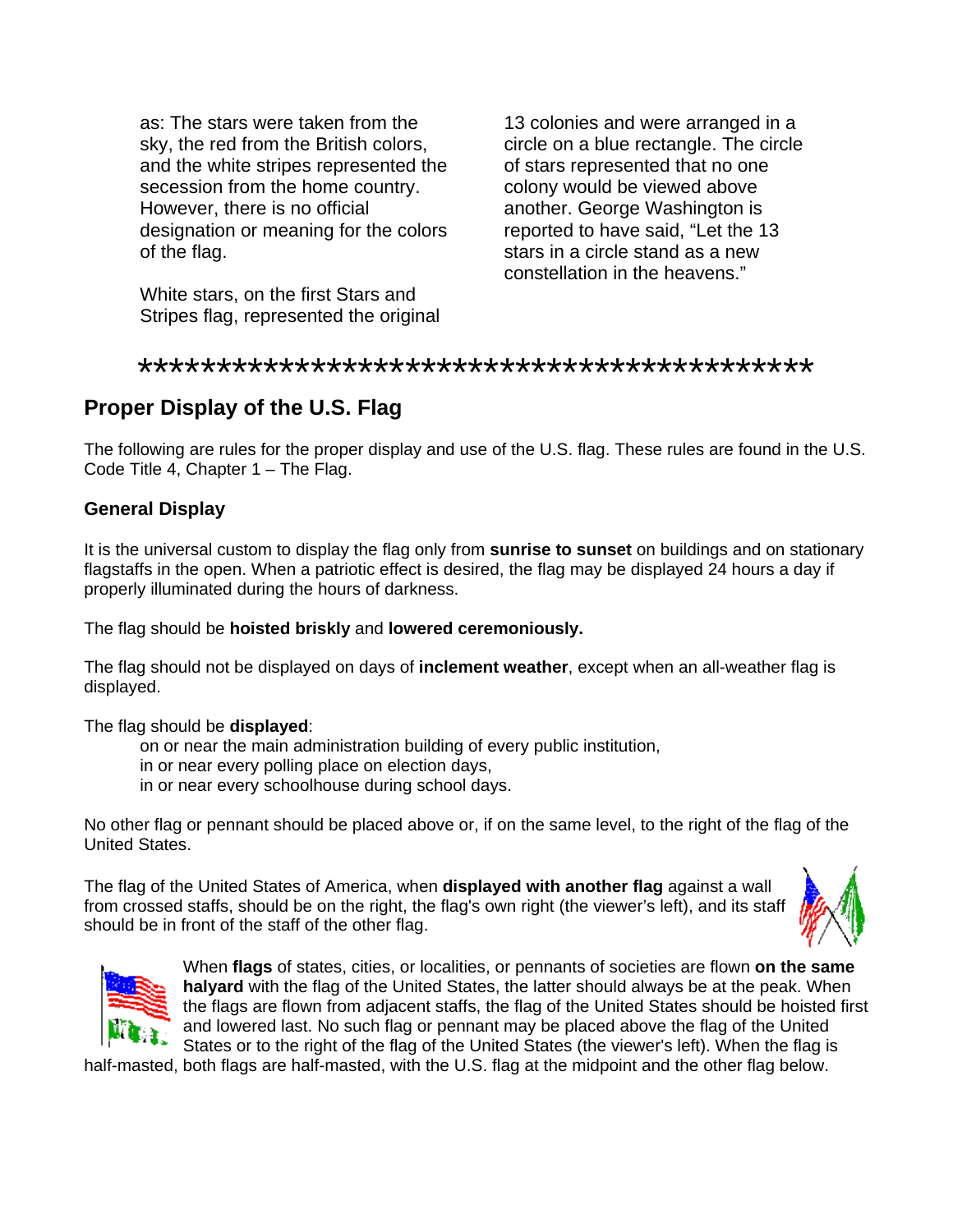The flag of the United States should be at the **center and at the highest point** of the group when a number of flags of states or localities or pennants of societies are grouped and displayed from staffs.





When **flags of two or more nations** are displayed, they are to be flown from separate staffs of the same height. The flags should be of approximately equal size. International usage forbids the display of the flag of one nation above that of another nation in time of peace. The order of precedence for flags generally is National flags (United States first, then others in alphabetical order in English), state (host state first,

then others in the order of admission) and territories (Washington DC, Puerto Rico, etc.), military (in order of establishment: Army, Marine Corps, Navy, Air Force, Coast Guard), then other flags.



When the flag is **displayed in a manner other than by being flown from a staff,** it should be displayed flat, whether indoors or out. When displayed either horizontally or vertically against a wall, the union should be uppermost and to the flag's own right, that is, to the observer's left.

The flag should always be allowed to fall free and should never be drawn back nor up in folds. When festoons, rosettes, drapings, or other decorations are desired, bunting of blue, white, and red (in that color order) should be used, but never the flag.

### **Display during Parades and Ceremonies**

The flag should not be displayed on a float in a parade except from a staff or either vertically or horizontally against a wall where the union is uppermost and to the flag's own right (to the observer's left).

The flag, when **carried in a procession with another flag** or flags, should be either on the marching



right; that is, the flag's own right. If there is a line of other flags, the U.S. flag should be in front of the center of that line. Where the flag passes in a moving column as in a parade or presentation of the colors, all persons, except those in uniform should face the flag as it passes and stand at attention with the right hand

over the heart. When not in uniform, men should remove their hats with their right hand and hold it at the left shoulder with the same hand over the heart. Aliens should stand at attention. Those present in uniform should render the military salute.

The flag should be included as a distinctive feature in the ceremonial unveiling of a statue or monument, but it should never be used as the covering for the statue or the monument.

During a ceremony where the flag is raised or lowered, all persons, except those in uniform, should face the flag and stand at attention with the right hand over the heart. When not in uniform, men should remove their hats with their right hand and hold it at the left shoulder with the same hand over the heart. Aliens should stand at attention. Those present in uniform should render the military salute.

# **Display on Vehicles**

The flag should not be draped over the hood, top, sides, or back of a vehicle, boat, or train. When displayed on a motorcar, the staff should be fixed firmly to the chassis or clamped to

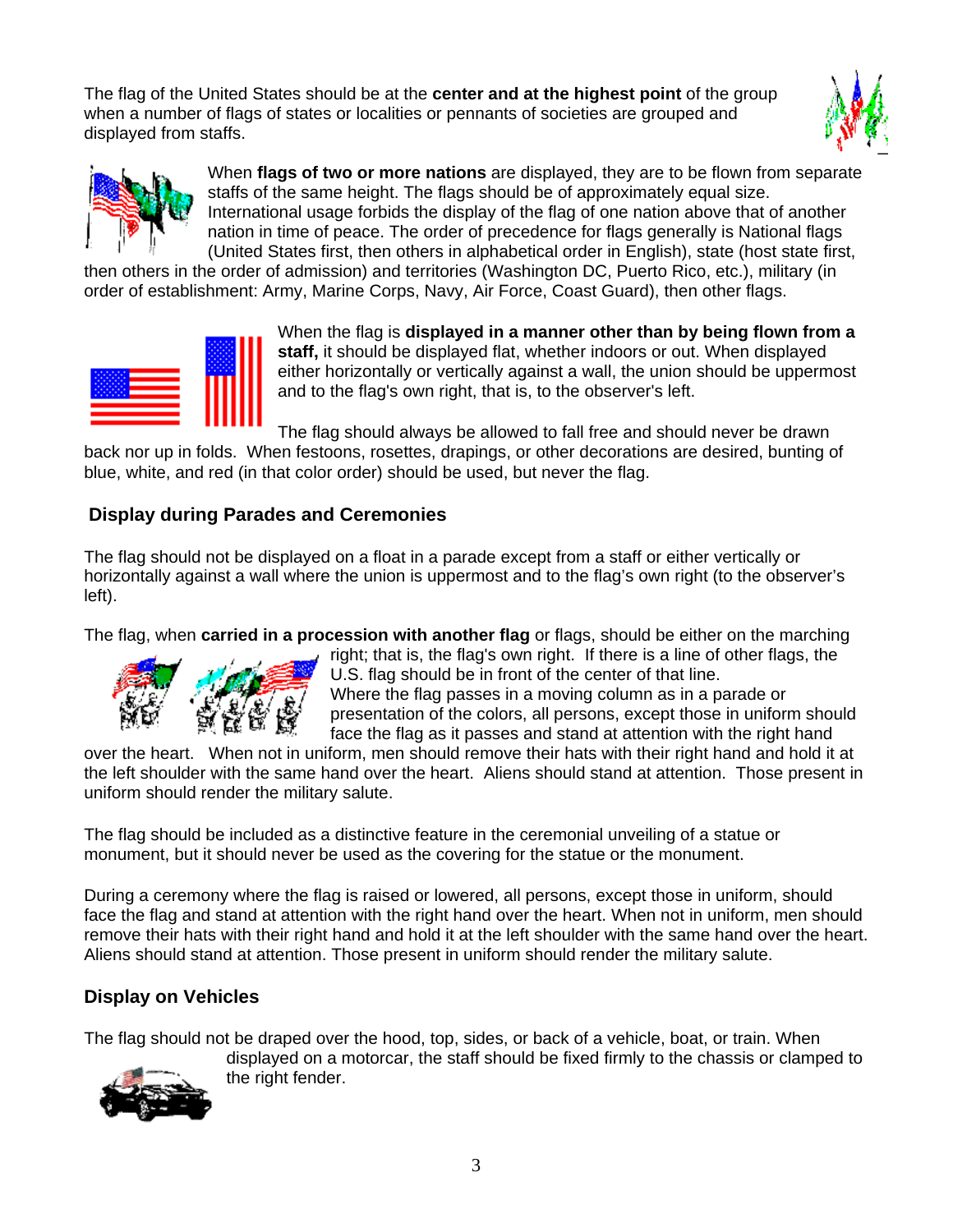# **Outdoor Display**

When the flag is displayed **over the middle of the street**, it should be suspended vertically with the union to the north in an east and west street or to the east in a north and south street.

> When the flag is **suspended over a sidewalk** from a rope extending from a house to a pole at the edge of the sidewalk, the flag should be hoisted out, union first, from the building.

When the flag of the United States is **displayed from a staff** projecting horizontally or at an angle from the window sill, balcony, or front of a building, the union of the flag should be placed at the peak of the staff unless the flag is at half-staff.

> When **hung in a window**, place the blue union in the upper left, as viewed from the street. The flag should never be used as drapery or other permanent window covering.

### **Indoor Display**

the speaker.

When displayed from a staff in a church or public auditorium, on or off a podium, the flag of the United States of America should hold the position of superior prominence, in advance of the audience, and in the position of honor at the clergyman's or speaker's right as he faces the audience. Any other flag so displayed should be placed on the left of the clergyman or speaker (to the right of the audience). *Please note that the old guidelines differed from this updated and simplified one.* 

When used on a speaker's platform, the flag, if displayed flat, should be displayed above and behind

In a building with only one main entrance, the flag should be suspended vertically across the corridor or lobby with the union of the flag to the observer's left upon entering. If the building has more than one main entrance the flag should be suspended vertically near the center of the corridor or lobby with the union to the north (when the entrances are to the east and west) or to the east (when the entrances are to the north and south). If the entrances are in more than two directions, the union should be to the east.

# **Display on a Casket**

When the flag is used on a casket, its union should be over the left shoulder of the deceased. The flag should not be lowered into the grave or allowed to touch the ground.







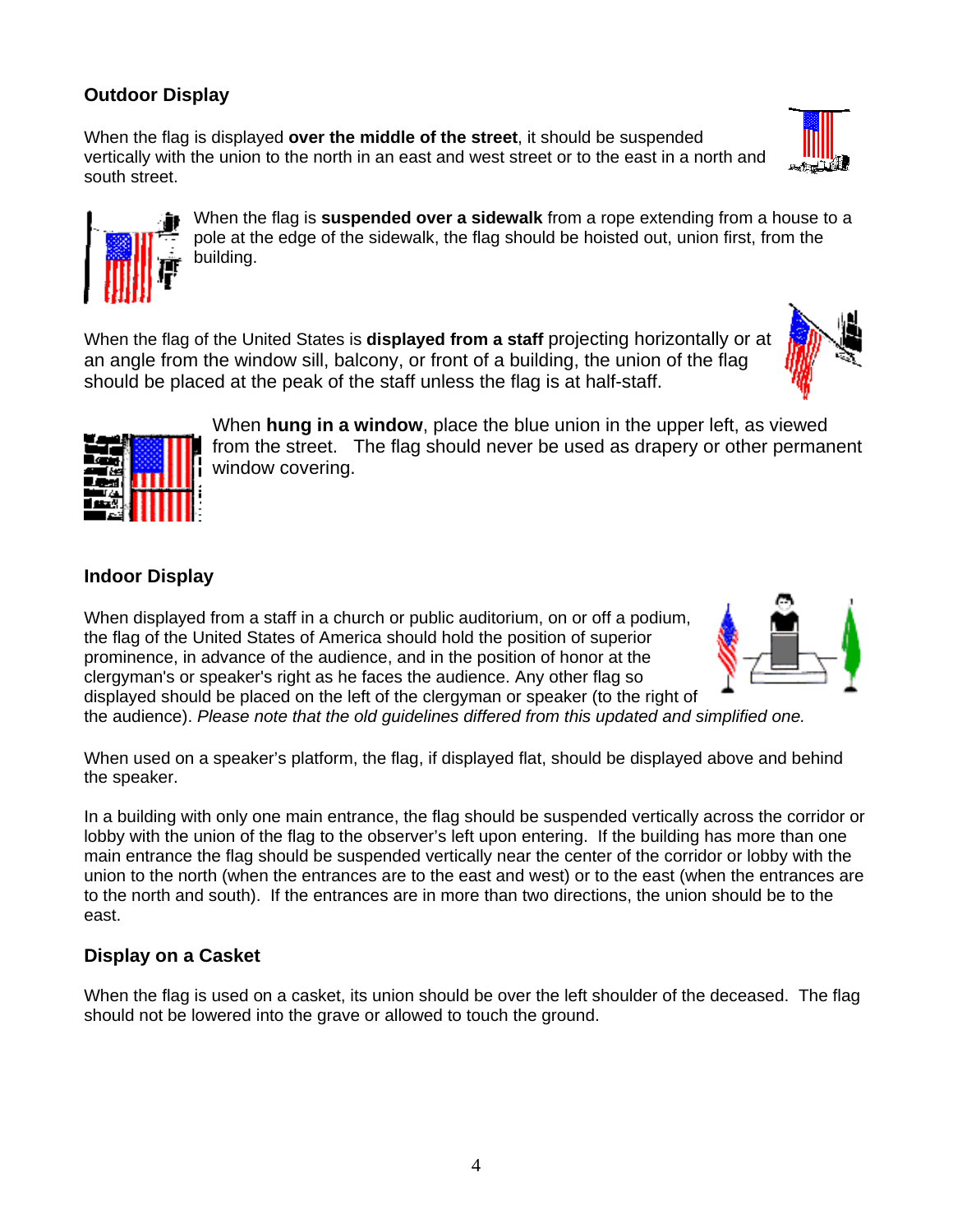### **Half-staff Display**



Half-staff is one-half the distance between the top and bottom of the staff. The flag, when flown at half-staff, should be first hoisted to the peak for an instant and then lowered to the half-staff position. Before lowering the flag it should be again raised to the peak before it is lowered for the day.

When flown with other flags on the same halyard, both flags are half-masted, with the U.S. flag at the midpoint and the other flag below.

On Memorial Day (last Monday in May) the flag should be displayed at half-staff only until noon. By statute, the president is requested to issue each year a proclamation requiring government buildings to half-staff the flag and inviting all the people of the United States to do so as well, on the following days:

 May 15 – Peace Officers Memorial Day, September 11 – Patriot Day, December 7 – National Pearl Harbor Remembrance Day.

The flag may be flown at half-staff by proclamation of the president or by a state governor.

### **Respect for the U.S. Flag**

The flag should not be dipped to any person or thing. Regimental colors, state flags, and organization or institutional flags are to be dipped to the U.S. flag as a mark of honor.

The flag should never be displayed with the union down, except as a signal of dire distress in instances of extreme danger to life or property.

The flag should never touch anything beneath it such as the ground, the floor, water, etc.

The flag should never be carried flat or horizontally but always aloft and free.

The flag should never be used as wearing apparel, bedding, or drapery.

The flag should never be fastened, displayed, used, or stored in such a manner as to permit it to be easily torn, soiled, or damaged.

The flag should never be used as a covering for a ceiling.

The flag should never have placed upon it, nor on any part of it, nor attached to it any mark, insignia, letter, word, figure, design, picture, or drawing.

The flag should never be used as a receptacle for receiving, holding, carrying, or delivering anything.

The flag should never be used for advertising purposes. It should not be embroidered on such articles as cushions or handkerchiefs or printed or otherwise impressed on paper napkins or boxes or anything that is designed for temporary use and discarded. Advertising signs should not be fastened to a staff or halyard from which the flag is flown.

No flag or part of the flag should ever be used as a costume or athletic uniform. A flag patch may be affixed to the uniform of military personnel, firemen, policemen, and members of patriotic organizations.

A lapel flag pin should be worn on the left lapel near the heart.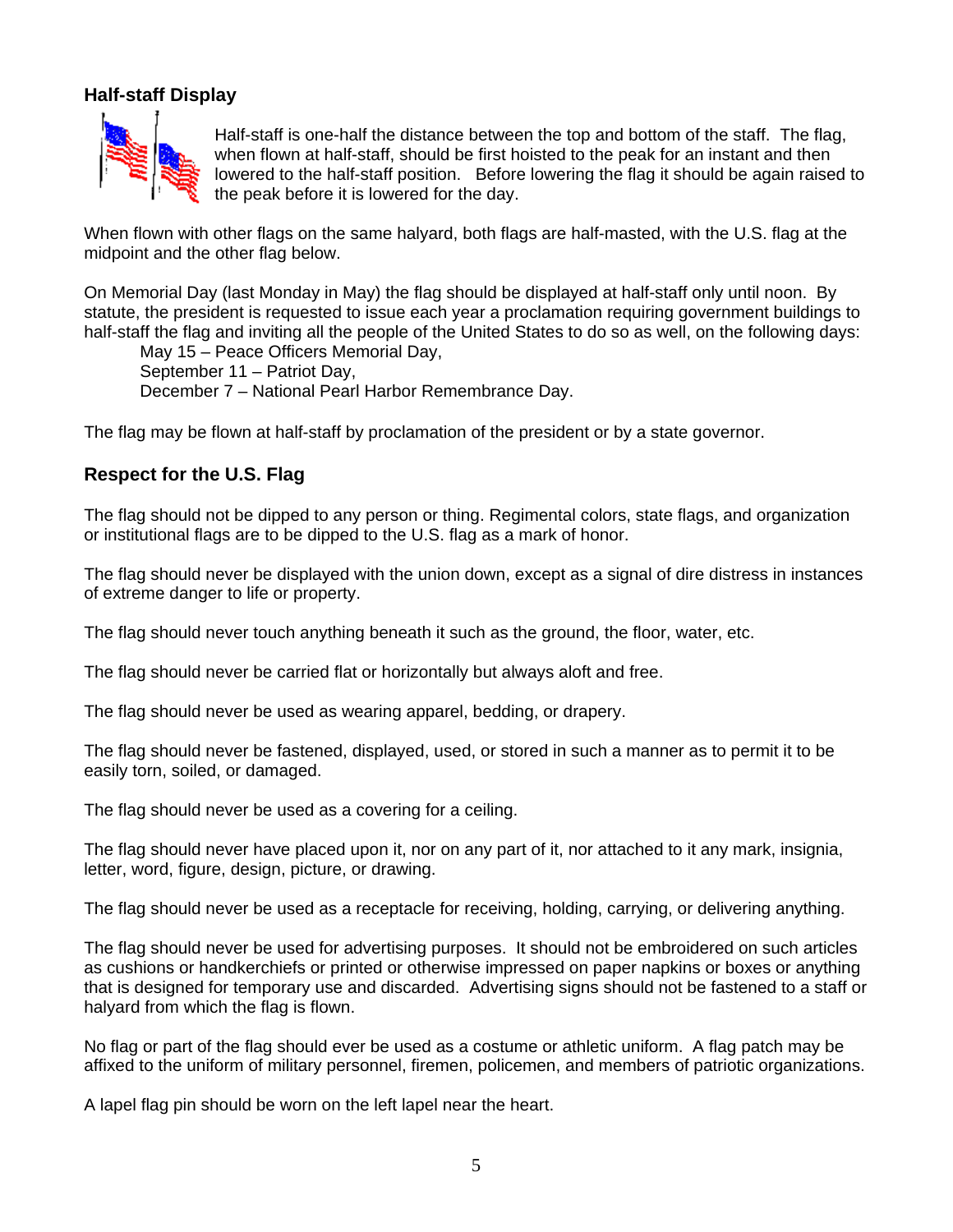# **Caring for a Flag**

If the flag has become soiled, you should clean it by hand, using a mild soap or if necessary by dry cleaning.

A torn or frayed flag may be mended.

The flag, when it is in such condition that it is no longer a fitting emblem for display, should be destroyed in a dignified way, preferably by burning. Many local organizations such as VFW chapters, Elks, American Legion, or the Knights of Columbus conduct flag retirement ceremonies. Some local Boy Scout and Girl Scout troops can also provide this service.

#### **When to Display the Flag**

The flag should be displayed on all days, and especially on:

- New Year's Day, Jan. 1
- Inauguration Day, Jan. 20
- Martin Luther King Jr.'s birthday, third Monday in January
- Lincoln's Birthday, Feb. 12
- Washington's Birthday, third Monday in February
- Easter Sunday (variable)
- Mother's Day, second Sunday in May
- Armed Forces Day, third Saturday in May
- Memorial Day (half-staff until noon), the last Monday in May
- Flag Day, June 14
- Independence Day, July 4
- Labor Day, first Monday in September
- Constitution Day, Sept. 17
- Columbus Day, second Monday in October
- Navy Day, Oct. 27
- Veterans Day, Nov. 11
- Thanksgiving Day, fourth Thursday in November
- Christmas Day, Dec. 25
- and such other days as may be proclaimed by the President of the United States
- the birthdays of states (date of admission)
- and on state holidays

### **Flag Day**

The Fourth of July is traditionally celebrated as America's birthday. The idea of an annual day specifically set aside to celebrate the flag is thought to have originated in 1885. B.J. Cigrand, a Wisconsin school teacher, arranged for students in her school district to observe June 14 as "Flag Birthday." This date was the 108<sup>th</sup> anniversary of the official adoption of the first Stars and Stripes flag. In 1949, President Harry Truman, by an Act of Congress, designated June 14 of each year as National Flag Day.

### **The Flag Code**

The National Flag Code was adopted by the National Flag Conference on Flag Day, June 14, 1923. Before this, there were no federal or state regulations governing display of the U.S. Flag. Attending the conference were representatives of the Army and Navy and 66 other national groups that had evolved their own procedures for flag display. Congress did not adopt the Code until Dec. 22, 1942.

The U.S. Flag Code is a guide for handling and display of the U.S. flag. It does not impose penalties for misuse of the flag. Those are left to the states and to the federal government (for the District of Columbia).

Criminal penalties for certain acts of desecration to the flag were contained in Title 18 of the code. This statute was struck down by the Supreme Court decision, United States vs. Eichman, on June 11, 1990.

According to the code, no federal agency has the authority to issue official rulings legally binding on civilians or civilian groups. Different interpretations of the code continue to be made. Therefore, actions not specifically included in the code may be acceptable as long as proper respect for the flag is shown.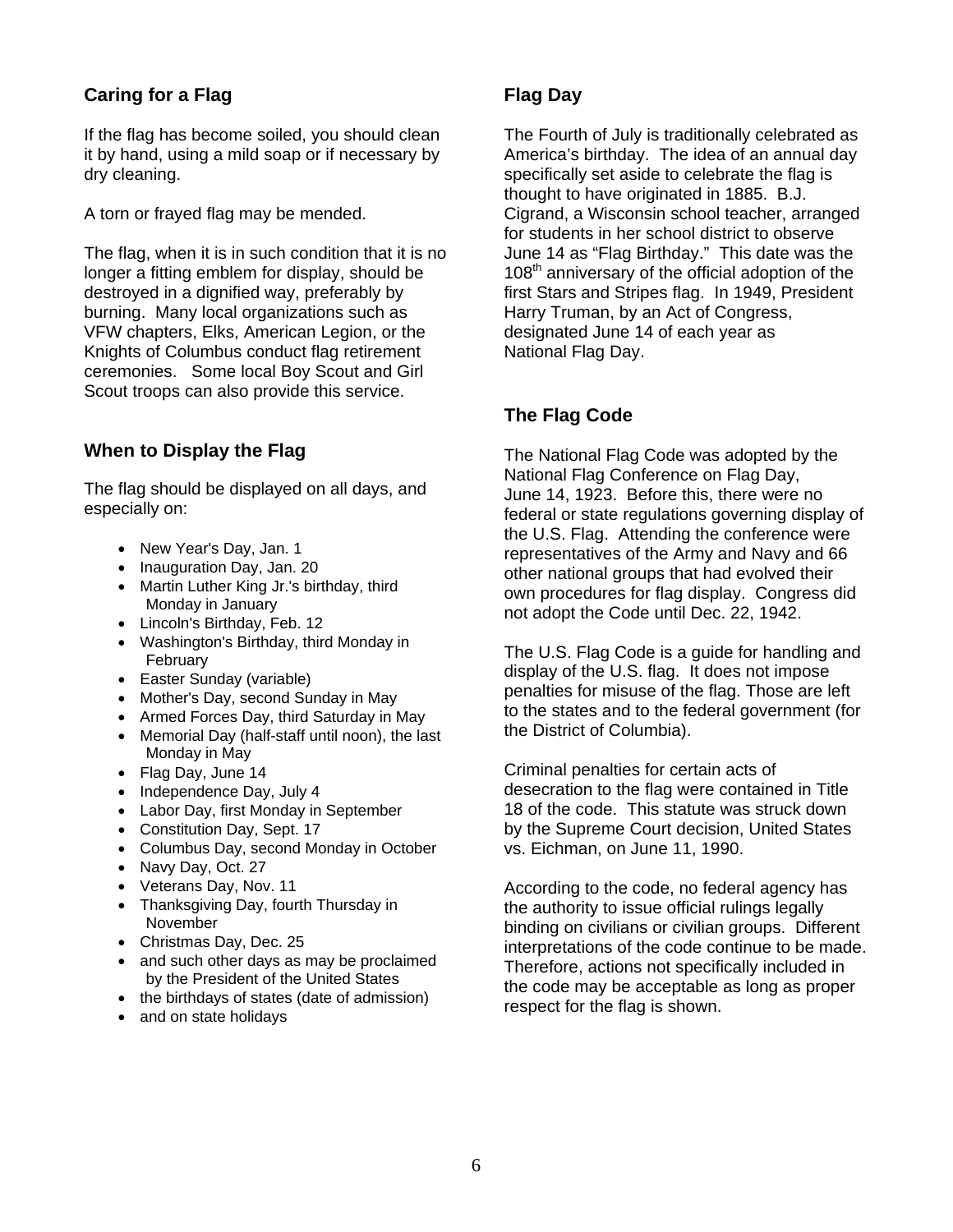#### **Common Flag Code Violations:**

*Flying the flag at night, without illumination.* 

 There has been some discussion that this rule may have changed since the terrorist attacks of Sept. 11, 2001. There have been no changes, and a flag should only be displayed 24 hours a day if it is properly illuminated during the hours of darkness.

- *Carrying the flag flat, vertically, or horizontally, as in a ceremony at an athletic event.*  The flag should always be aloft and free.
- *Lowering the flag to half-mast in honor of a deceased employee. This happened recently when the founder of a well-known company died.*  Only the president or the state governor can order the flag lowered to half-staff.
- *Wearing a flag printed on a t-shirt or other item of clothing.*  The flag should never be used as wearing apparel or apparel accessory such as a handbag.
- *Using the flag in an advertisement or other commercial manner. This is often seen in newspapers, magazines, and other printed materials, especially during July 4th promotions. Do you have a credit or phone card with a flag on it? Have you ever seen a corporate flag on the same flag pole with the U.S. flag?*

 The flag should never be use for advertising purposes. The company flag should never be displayed on the same pole as the U.S. flag.

 *Use of tablecloths, napkins, paper plates, stationery, and other items with flags printed on them. The American flag often is used as a postage stamp. Have you seen a cake decorated with a flag drawn in icing?* 

> These all are apparent violations of the flag code. The flag should not be printed on anything designed for temporary use and discarded. The flag should also never be used where it can be easily torn, soiled or damaged in any way. According to ushistory.org, the cutting of the flag cake into pieces and eating, digesting, etc., of the flag does not show respect for the flag and is not appropriate.

*Placing a flag patch on an athletic uniform.* 

 The Flag Code states, "No part of the flag should ever be used as a costume or athletic uniform."

# **Sources of information about the U.S. flag**:

#### **How to make an American flag:**

http://sewing.about.com/library/weekly/aa091301a.htm

#### **Where to purchase American flags made in the United States:**

www.annin.com www.carrot-top.com www.americanflags.com www.flagstorusa.com